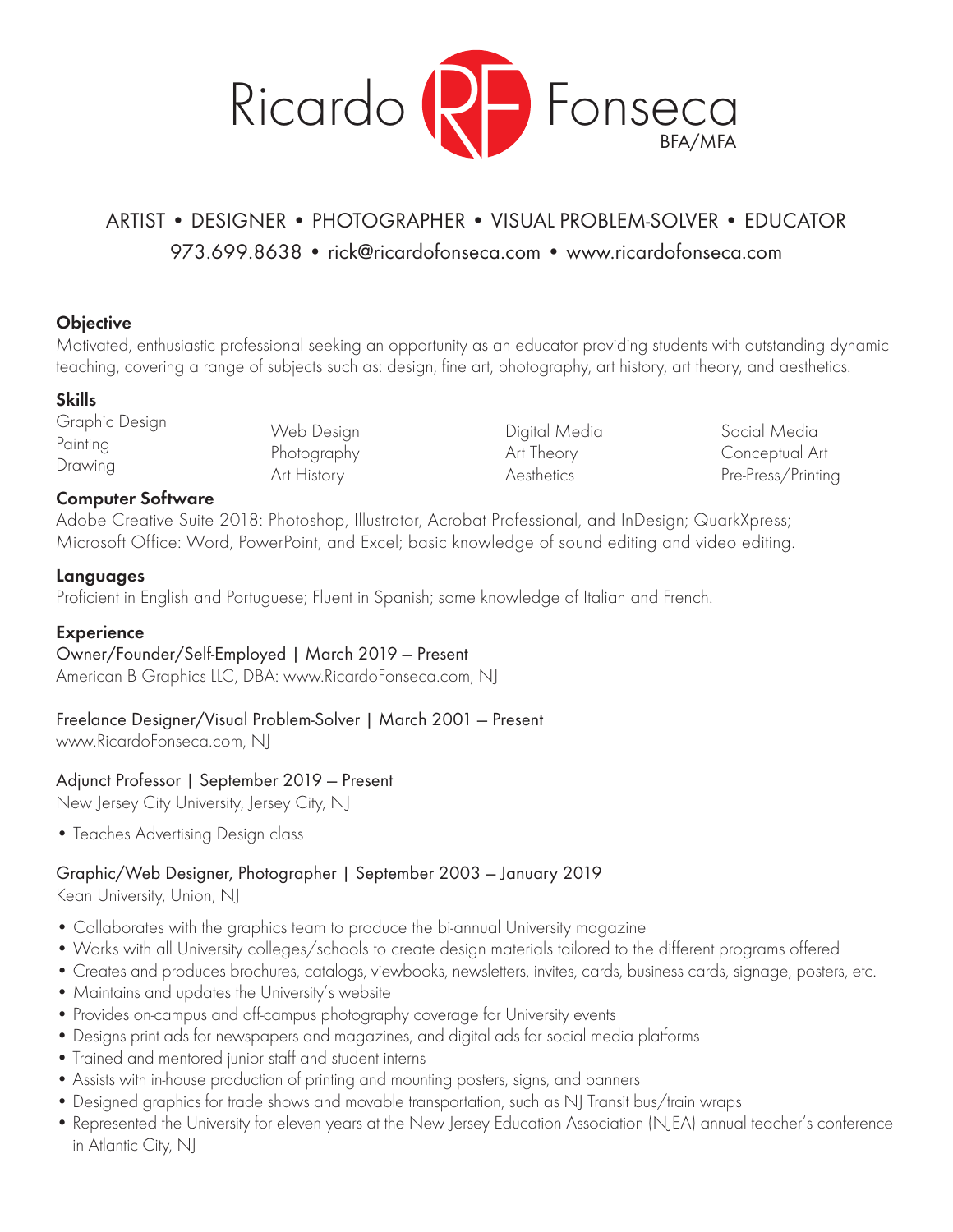# Graphic Designer | November 2002 — August 2003

NEMA Design, Newark, NJ

- Designed and produced advertising materials for clients
- Created window signage, banners, posters, business cards, etc.
- Designed package illustrations according to client's needs and specifications

#### **Education**

#### New Jersey City University, Jersey City, NJ | Graduated August 2016

Master of Fine Arts (M.F.A.) - Concentration in graphic design, photography, and installation

# William Paterson University, Wayne, NJ | Graduated August 2001

Bachelor of Fine Arts (B.F.A.) - Major in art; concentration in graphic/web design

#### **Lectures/Presentations**

Guest lecturered at several *Preparation of Art for Print* classes at New Jersey City University, Jersey City, NJ. (2004-2005).

# **Memberships/Affiliations**

- Chair of Exhibitions and Events Committee, We Are You Project (WAYP): www.weareyouproject.org
- Member of the Neo-Latino Artists Collective: www.neolatinocollective.squarespace.com
- Member of College Art Association (CAA)

# **Accomplishments/Awards**

- 2012 Art Directors Club of New Jersey (ADCNJ) Bronze Award Nathan Weiss Graduate College viewbook design
- 2011 Art Directors Club of New Jersey (ADCNJ) Bronze Award *Faces of Kean* permanent photo-mural installation
- 2010 Art Directors Club of New Jersey (ADCNJ) Silver Award Kean University gala invitation design

# **Selected Exhibitions**

- Pune Biennale 2017 *Moving Art Spaces: Migration,* Pune, India (Jan. 5, 2017 -Jan. 29, 2017) Group Show Collaboration
- *Neo-Latino: Critical Mass,* Monmouth Museum, Lincroft, NJ (Sept. 16 Nov. 6, 2016) Group Show Collaboration
- *We Are You Project (WAYP),* Galleries of Contemporary Art, University of Colorado Springs, Colorado Springs, CO (Sept. 5 - Oct. 11, 2014) - Group Show Collaboration

Complete list of all exhibitions available upon request.

# **Published Work**

Designed the Open Sky Museum's *We Are You Project Poetry Anthology* book and book cover, and has photography and artwork featured in the book. Saline, MI: McNaughton & Gunn, 2016.

# **TV Interviews**

- *NJ Discovery Live TV* Oct. 17, 2016 *Neo-Latino* Artists Come To NJ Discovery Live TV (segment starts at 33:14): www.youtube.com/watch?v=fMzmocQpu5s
- ABC7 *Tiempo* with host Joe Torres Sept. 22, 2015 Invited to represent Kean University, both as an artist of the *We Are You Project,* and an employee of Kean University: www.youtube.com/watch?v=wwkfCbf6528

# **Travel**

Argentina, Australia, Austria, Bahamas Islands, Brazil, Canada, England, France, Germany, Iceland, India, Italy, Jamaica, Mexico, New Zealand, Paraguay, Portugal, Singapore, South Korea, Spain and Switzerland.

# **Interests**

Reading, painting, drawing, restoring antiques, museums, galleries, hiking, photography, traveling.

# **References**

Available upon request.